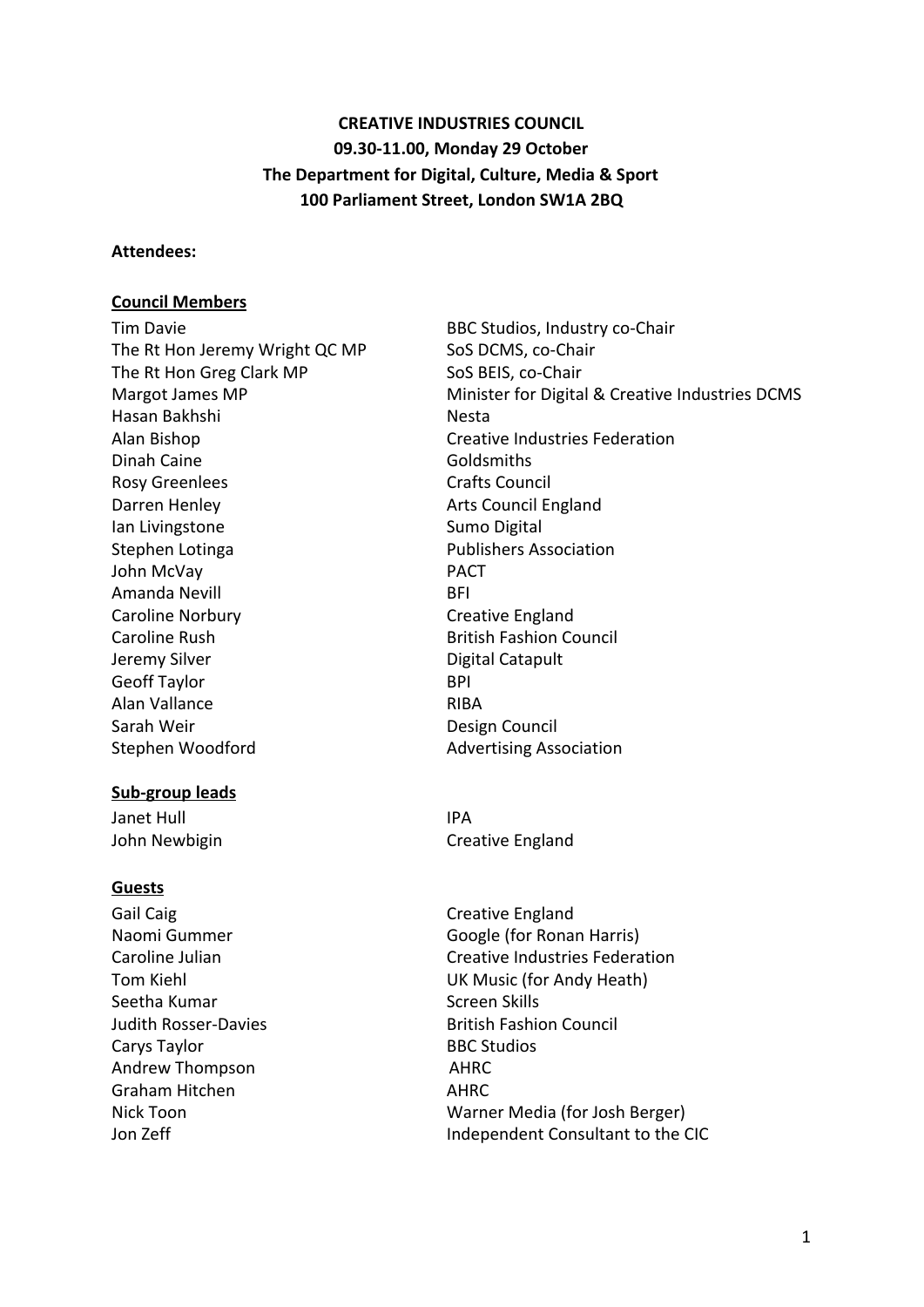## **Officials**

Simon Blake DCMS Ruth Wye DCMS Jack Karet **DCMS** Lynne Kilpatrick DCMS Harriet White DCMS Lucy Noakes Spad - DCMS Sue Bishop DIT Seymour Pearman DfE

Tracey Heyworth DCMS (secretariat) Heather Holmes **Scottish Government** Paul Kindred Welsh Government

## **Apologies**

Josh Berger (Warner Bros), Andrew Chitty (AHRC), Gareth Davies (BEIS), Paul Gamble (Northern Ireland Government), Ronan Harris (Google) Tony Hall (BBC), Andy Heath (UK Music), Ros Lynch (IPO), Andy Payne (AppyNation), Denise Proctor (Noise), Jo Twist (UKIE), Riccardo Zacconi (King).

## **Actions**

- Request for part-time secondees to support Sector Deal delivery. Anyone with capacity to offer resource is asked to contact Jon Zeff (All CIC Members)
- Map Sector Deal's impact and investments across country for next meeting (DCMS)

### Item 1 Welcome from Co-chairs

- 1. In his first meeting as industry Chair, Tim Davie (TD) welcomed Ministers and members, inviting reflections from Ministers in attendance. In their opening remarks:
	- SoS BEIS referenced that the key to the continuing success of the creative industries is in implementing the Sector Deal, and maintaining and building on HMT support by clearly evidencing the value and importance of the creative industries to the country as a whole
	- SoS DCMS set out that the current big issues were the Budget [this took place on 29th October], the forthcoming Spending Review and Brexit and it would be useful to take the opportunity to reflect on those
	- He highlighted the upcoming Immigration White Paper and stressed the importance of the creative industries ensuring they were feeding into that discussion
	- He also said the CIC and Sector Deal were important for demonstrating to the public how significant the creative industries were - and not purely for economic reasons
	- The Minister for Digital and the Creative Industries (MDCI) stated her view on the importance of the growing interface between the tech and digital sectors and the creative industries - this was important for the Council to consider in making ongoing connections going forwards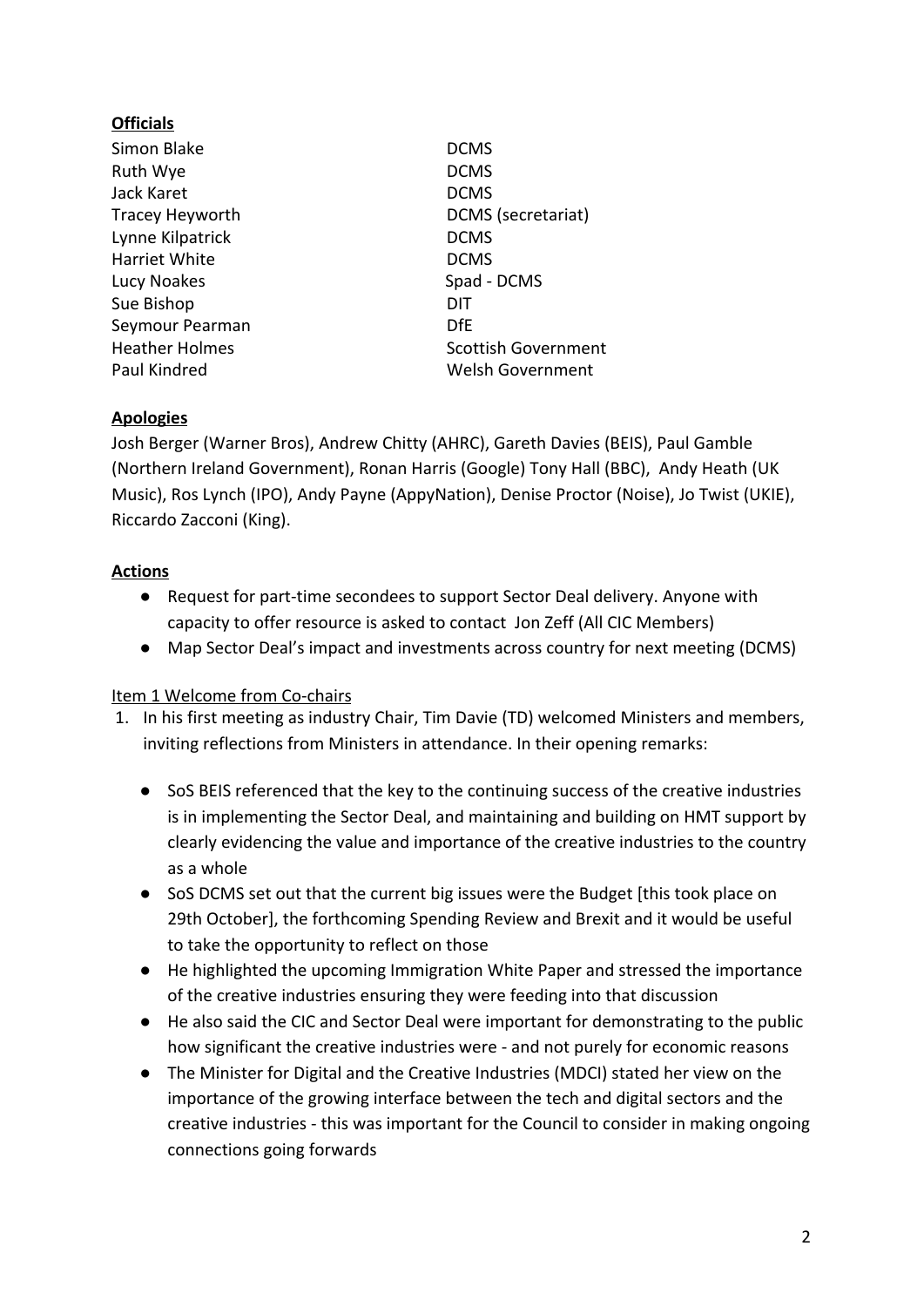## Item 2 - Creative Industries Sector Deal, Delivery Update

- 2. TD thanked all those involved for their hard work and Arts Council England (ACE) for the funding that has made progress possible. He was clear that Sector Deal implementation was not about the Council becoming a delivery body in and of itself, but rather its role is to ensure implementation of the Sector Deal is flawless.
- 3. He informed the Council that Annette King had been appointed as Chair of the new Trade Board.
- 4. John McVay (JM) provided an implementation update including:
	- Creative Careers programme should be launched shortly
	- Cultural Development Fund (CDF) was open for business and had received a good range of bids with strong creative industries links
	- The investment readiness programme was being shaped
	- Intellectual Property roundtables were meeting and making progress
	- Creative Kickstart plans were in development
	- Arts and Humanities Research Council (AHRC) clusters up and running
- 5. Jon Zeff (JZ) gave an update on the administration and infrastructure including:
	- CI Implementation Ltd has been set up to manage funds
	- He also issued a request for part-time secondees from within the sectors to deliver some Sector Deal work - some funding is available for this
	- All those who think they may have potential candidates to suggest had been asked to contact JZ **[ACTION ALL CI MEMBERS]**.
- 6. Ruth Wye (RW) informed the Council that on the Government side, good progress is being made across key Sector Deal elements including
	- As referenced by John McVay above, progress implementing the government commitments included:
		- IP Roundtables
		- Audiences of the Future programme
		- AHRC Clusters Fund
		- Cultural Development Fund
- 7. RW went on to say that work on the DCMS funded elements were also going well including the Creative Careers Programme and Access to Finance investment readiness work.
- 8. RW said that to take maximum advantage, DCMS wanted to map the Sector Deal's impact and investments across the country and proposed this was brought to the next meeting **[ACTION DCMS CI TEAM with JZ]**. This means continuing to work in partnership with industry to maximise the impact of that funding, but also to identify where the gaps might be in the future.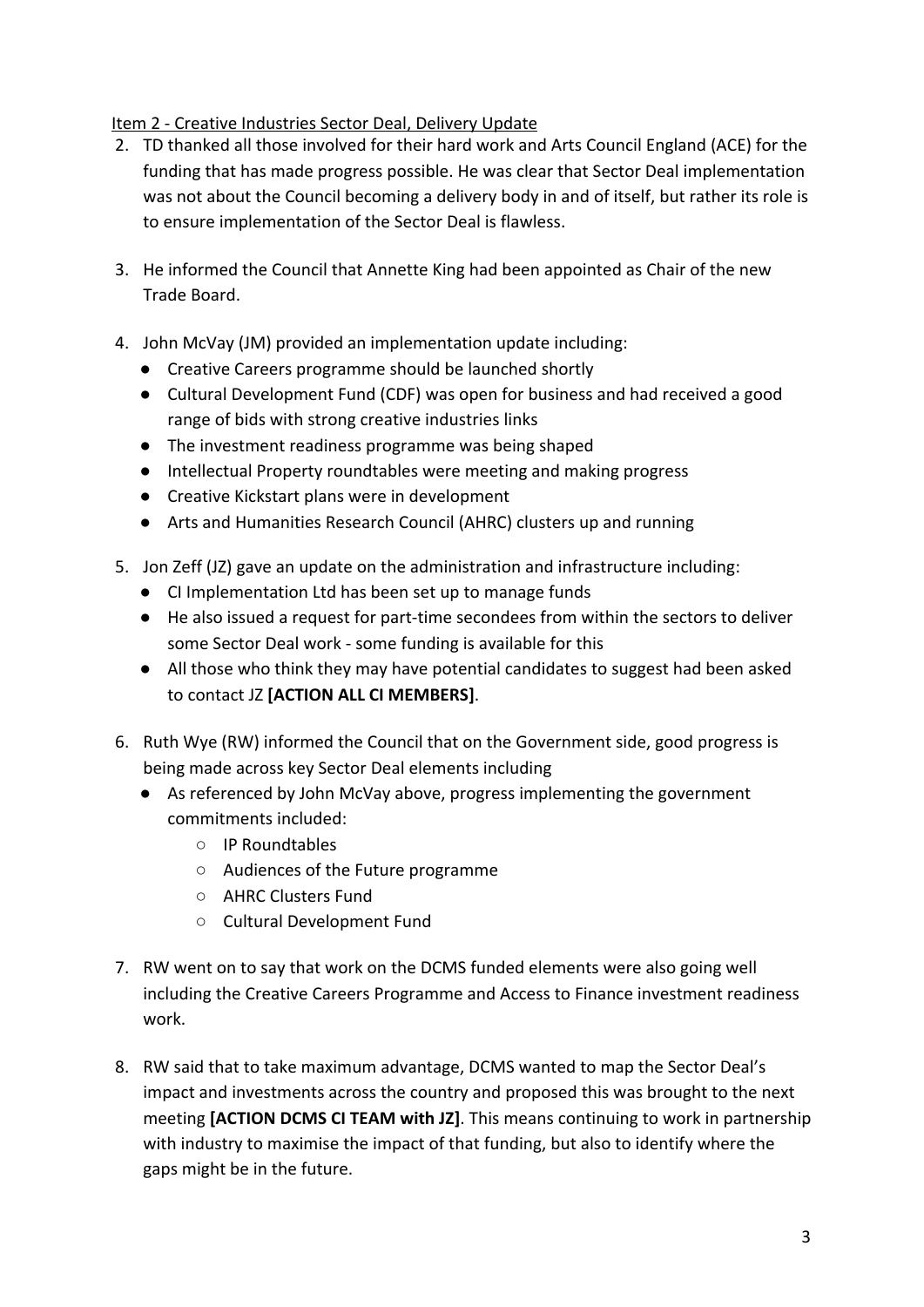- 9. TD said that the work is getting done, but more proven case studies are needed to unlock further funding both public and private. He went on to say that industry needs to be very clear what it is contributing to these initiatives.
- 10. Darren Henley (DH) was invited to update on ACE's work on the CDF. He said the scale of interest had been enormous and 20 of 90 applications had been put through to the next stage (bids worth £90m total) and that recommendations would go to Ministers by the end of the year with final decisions announced in the new year.
- 11. SoS DCMS pointed out that announcing the CDF winners would provide a good opportunity to demonstrate the on the ground impact of this funding and show real progress.
- 12. TD asked Geoff Taylor (GT) for a quick update on the intellectual property (IP) work. GT told the group there was lots of progress identifying issues in common through the IP roundtables but as yet, there was no specific commitment on codes of practice. However, the rightsholders were working to set out potential solutions to agree with each platform - if this worked it would create a much better foundation for online copyright protection in the UK.
- 13. TD then invited comments from the Council. Points raised included:
	- Careers piece interfaces strongly with schools piece this would need to be set more in context of innovation and creativity - not just for the creative industries, but for the whole economy
	- Important to get combined authorities involved to help get messages out
	- Regional coordination needed to be better
	- At least 12-20 LEP's were enthusiastic about the creative industries, but they were not really digging in to the detail yet
	- Previous tool-kit designed by the regional sub-group could be utilised to get LAs involved
	- In some areas, small money can make a big difference shouldn't just focus on top tier authorities
	- For the creative careers work, creative companies should nominate tier of key leaders who are willing to go out and talk to schools

### Item 3 - [AHRC Creative Clusters Update](https://ahrc.ukri.org/newsevents/news/r-d-investment-set-to-provide-step-up-for-creative-industries/)

14. Andrew Thompson provided an update. Key points were:

- From 46 full bids, there were 9 winners across the UK
- Each would receive circa £4.5m grant and raise match funding of £2.5m-£6m over 5 years
- The successful Clusters bids were:
	- Createch & screen (Belfast/Northern Ireland)
	- TV production and news (Clwstwr Creadigiol)
	- Games/enterprise (Abertay/Dundee)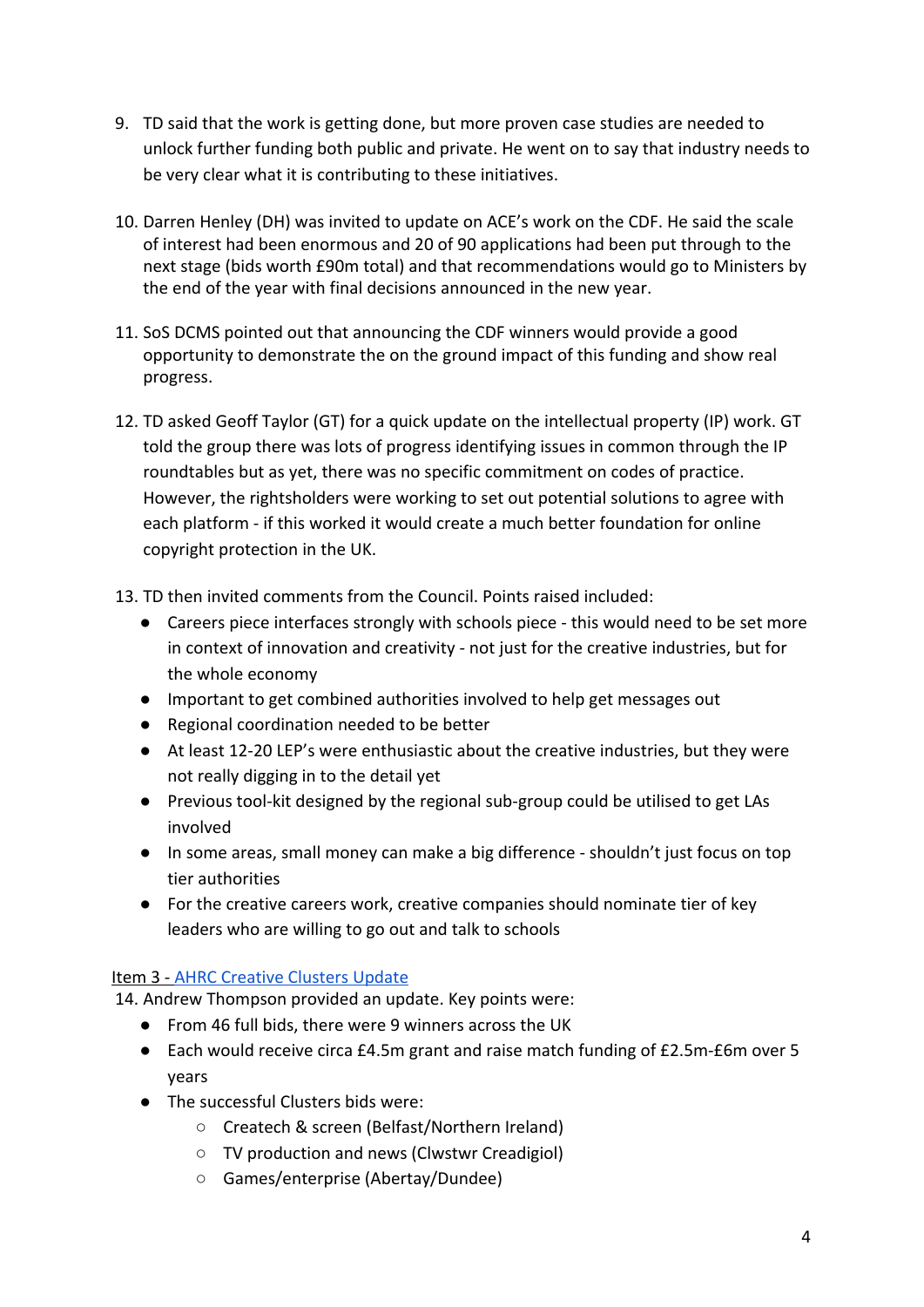- Creative informatics: data/tech, design & advertising (Edinburgh University, Codebase, RBS, Edinburgh Festivals, National Museums Scotland)
- Creative media labs, film, music, TV, tech (York)
- Future fashion factory (Leeds University, Burberry, WT Johnson, Wooltex, BFC and Holition)
- Fashion, business, textiles and tech (Stratford, East London)
- StoryFutures (M40/M4 corridor, RHUL, Brunel, NFTS, Pinewood, Endemol Shine, Double Negative, Heathrow)
- Immersive, 5G performance (Bristol and Bath)
- The new Creative Industries Policy and Evidence Centre would be led by Nesta working with a consortium of universities across the UK, and would be an important new source of evidence and strategic thinking for the sector
- The Clusters programme would be formally launched at the AHRC's Beyond Conference on 13 November
- The Audience of the Future programme was also underway, with further announcements expected in the next month

# Item 4 - CIC Priorities - Forward look

- 15. TD referred to the six priorities that had been provisionally identified in the circulated paper as future Creative Industries Council priorities as:
	- Sector Deal implementation
	- Clusters: building creative industry hubs around the UK
	- Education: securing the future talent pipeline
	- IP: attracting investment in UK IP and IP-rich businesses
	- Diversity: making industry representative of the population
	- Securing sustained growth in international trade and investment
- 16. TD said in his view that six was the maximum number of priorities we could manage he asked the group for views on the proposed priorities, , if any didn't need to be there or if there was anything missing.

## 17. Key points raised were:

- R&D and innovation incredibly important for creative industries particularly around AI machine learning
- Effective intervention is bringing together tech companies with platform capabilities but lacking data and creative companies with data - this could be combined with 5G work
- Good work going on already on talent pipeline, but important to build up strong case studies as good evidence
- Important for skills agenda to link up with AHRC clusters and successful CDF bids and schools in those areas